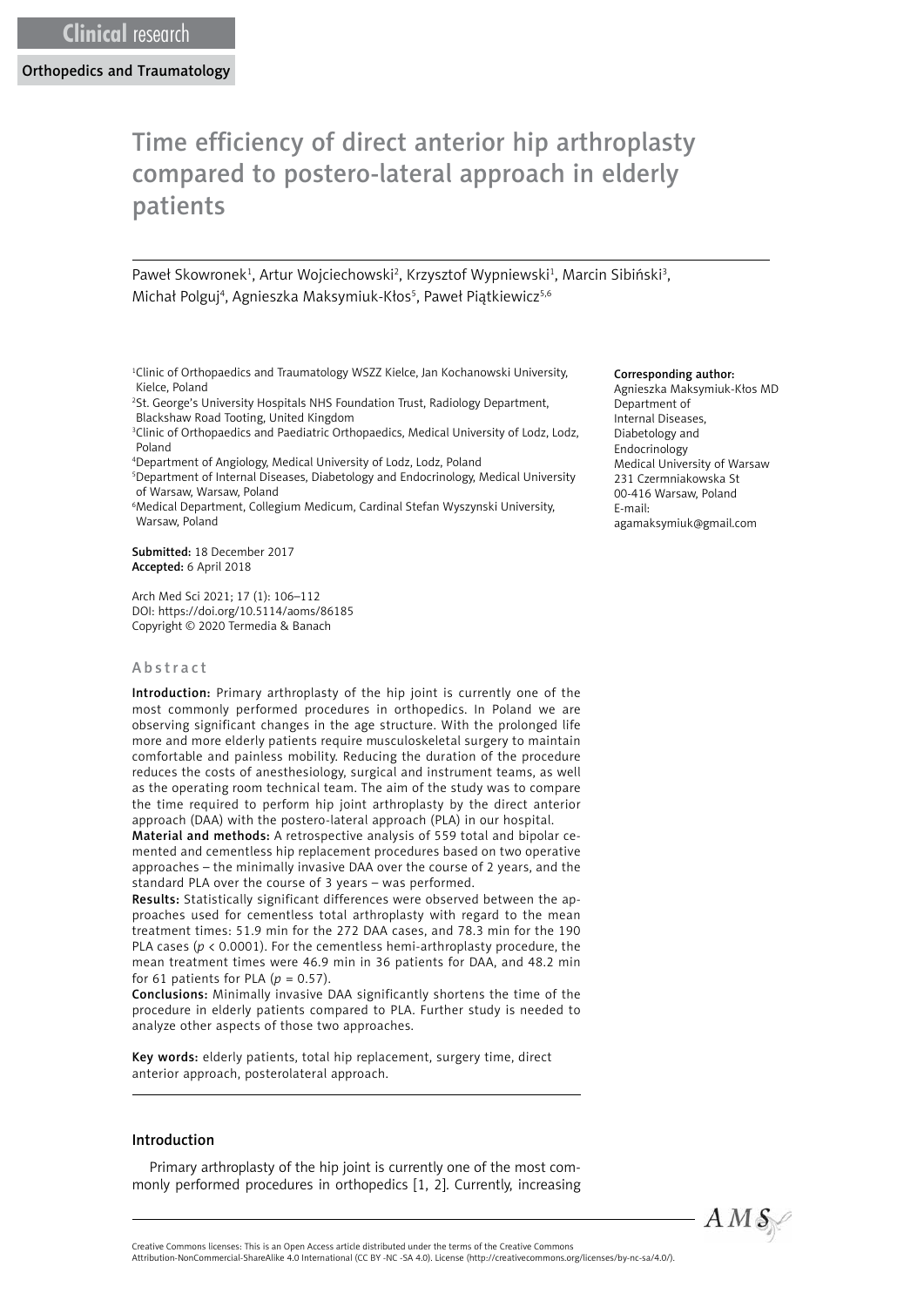numbers of patients and surgical procedures are observed. The effectiveness of operating room (OR) use is affected by several key factors, including the number of operations performed each day, the cost of the treatments themselves and the time required for the patient to be anesthetized and the procedure itself. Reducing the duration of the procedure reduces the cost of the anesthesiology, surgical and instrument teams, as well as the OR technical team. It also reduces the risk of infection by reducing the exposure time of the wounds in the operating theater [3–5]. In addition, the efficiency of the OR would be improved by reducing the time needed for patient preparation and the procedure itself, thus allowing more procedures to be performed.

The direct anterior approach (DAA) and the postero-lateral approach (PLA) are the two most common methods of cementless total arthroplasty in everyday orthopedic practice [6, 7]. Medical observations indicate that DAA is more beneficial for patients' pain perception and recovery of postoperative functions. Hospitalization time and dislocation rate are also shorter in DAA than in PLA [6]. In the work of Bergin *et al.* it was emphasized that DAA had a shorter operation time than PLA [7].

The age structure of the world's population has changed dramatically in recent years. The number of people over 65 years old (elderly age) in the general population is rapidly increasing. It is connected with new challenges not only for the community but also for modern healthcare. This same problem is observed in Poland. At the end of 2014, the Polish population numbered 38.5 million people. Over 8.5 million people were at least 60 years old (22% of the population). At the beginning of the 1990s, this percentage was 15%. It is forecast that the number of elderly people in 2035 (in 20 years) in Poland will rise to 11.4 million (32%) (almost 1/3 of the population) [8]. Elderly people are characterized by multiple diseases. Cardiovascular diseases, cancers, musculoskeletal system disorders, depression and cognitive impairment are more often observed in this age group. Especially musculoskeletal system disorders significantly reduce patients' autonomy and frequently make normal functioning impossible. Therefore, safe and fast surgical procedures are the most desirable.

The aim of the present study is to compare the time required to perform hip joint arthroplasty by DAA with that of PLA in the hospital of the first author.

## Material and methods

A retrospective analysis of 559 consecutive total and bipolar cemented and cementless hip replacement procedures based on two operative approaches – the minimally invasive DAA, over the course

of two years, and the standard postero-lateral approach (PLA), over the course of 3 years – was performed. Types of prostheses are given in Table I. All cementless prostheses, press fit panes, and "hammered" mandrels – monoblock (one-piece) – were used with similar characteristics and implantation technique. Prostheses were used without additional stabilization with screws; in the case of the need for additional stabilization with screws, these patients were excluded. The number of each implants used is also comparable and corresponds to the size of the DAA and PLA groups. For creation of the most representative and comparable groups of patients, only patients with hip joint primary arthrosis were selected for the evaluation, while patients with post-traumatic lesions, primary hip procedures, hip or femoral head fractures and post-articulation requiring any bone reconstruction within the hip joint were excluded. It made it possible to eliminate any additional technical activities required for the initial total knee arthroplasty. For this reason, the types of acetabular components used were also standardized, press fit acetabular components were left (hammered), and no screw-type acetabular components were included in the group of patients (screwin). Both analyzed groups of patients were comparable in terms of age: mean 72.0 years (range: 56–83) vs. 74.6 years (range: 59–87), for DAA and PLA respectively  $(p = 0.3)$ . They were also comparable with regard to body mass index (BMI), mean 25.3 kg/m2 for DAA compared to 27.9 kg/m<sup>2</sup> for PLA ( $p = 0.36$ ), and sex: 215 female and 93 male vs. 186 female and 65 male for DAA and PLA respectively  $(p = 0.26)$ . From both groups of patients those who had additional stabilizing screws during the implantation of the press fit acetabular components were excluded. It allowed us to obtain the most comparable groups possible with the use of uniform implants.

Patients undergoing the procedure had well controlled blood pressure, and properly monitored blood glucose and electrolytes. There were no patients with advanced renal or hepatic impairment. Heart failure (NYHA I–II) was controlled by oral drugs. All information was retrospectively acquired from the operative protocols.

In total, 96% of the patients were operated on under spinal anesthesia, with the remaining

Table I. Types of implants used for cementless total arthroplasty

| Stem/cup                     | DAA | PLA |
|------------------------------|-----|-----|
| Tri-lock/pinnacle            | 68  | 59  |
| Fitmore/trilogy              | 34  | 22  |
| Corail/pinnacle              | 119 | 78  |
| Polarstem/R3                 | 32  | 24  |
| Exceed/Taperlock microplasty | 19  |     |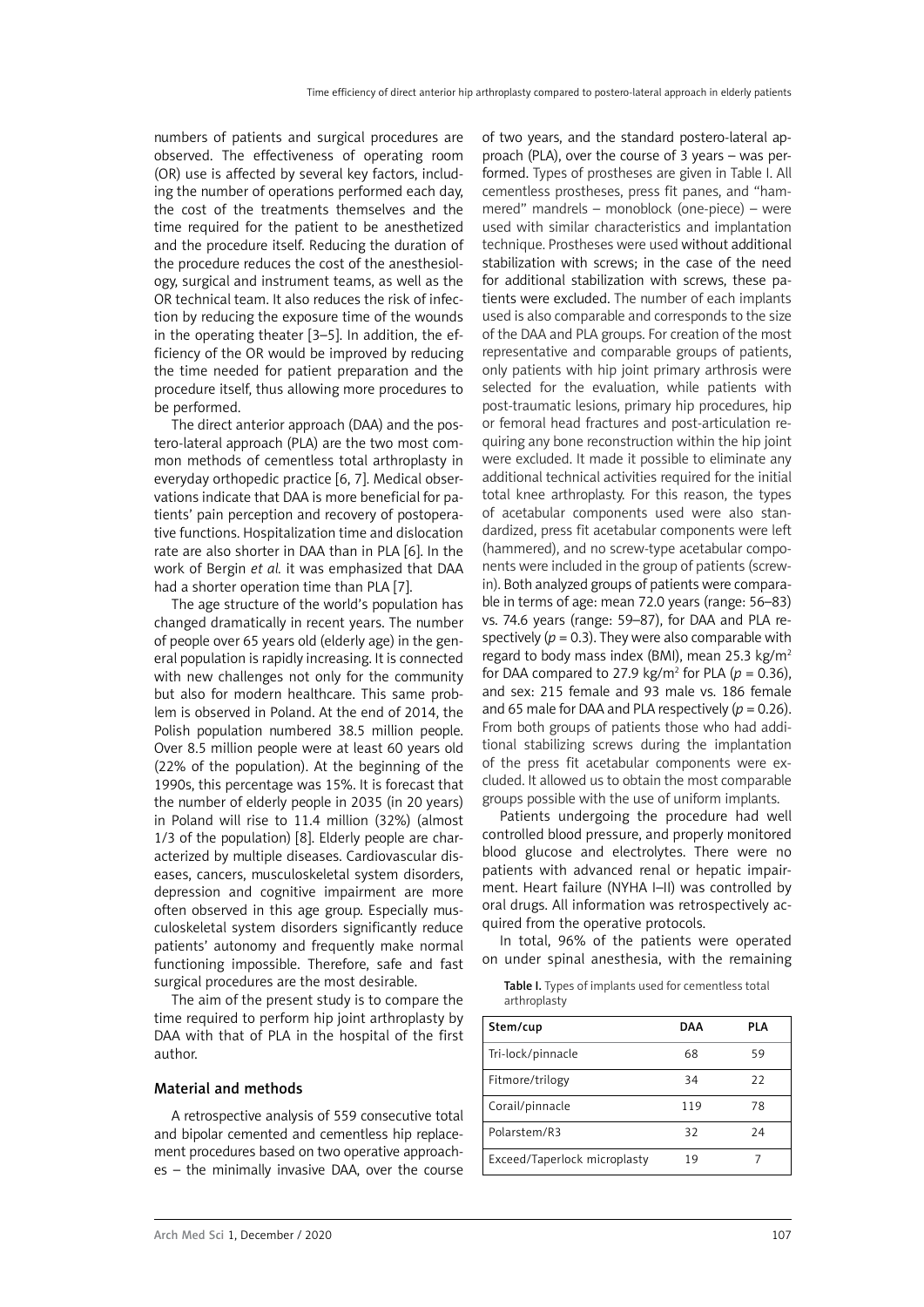4% under general anesthesia. General anesthesia was performed in 10 patients with DAA and 12 patients with PLA. The choice of anesthesia was not dependent on the approach used for the procedure, but on the indications of the anesthesiologist. The measurement of the time needed for the preparation of the patient for the procedure, and for the procedure itself to take place, began at the moment that anesthesia was stopped, irrespective of the type of anesthesia type used.

The time needed for preparation was defined as the period from the start of anesthesia (spinal or general) and the confirmation by the anesthetist that the orthopedic preparations could begin, i.e. positioning the patient on the table, to the moment of completing the first incision. All procedures were performed on operating tables supplied by one vendor. The same instrumental teams assisted for all procedures, using standard orthopedic instrumentation belonging to the OR.

During preparation for the procedure using the PLA approach, the patient lay on the side and was stabilized. The operative field, comprising one limb, was sterilized using a sterile hip package, with one bag on the lower leg and a "U"-type cover.

For the DAA procedure, the patient was placed in a relaxed horizontal position with the hip stabilized against a single support fastened to the table. The two limbs were disinfected and covered to allow hyperextension in the hip joints for both limbs during the procedure [9–12]. A JKT package with two factory-prepared rubber holes per limb was used to prepare the cover. The average preparation times were 6.3 min for the DAA approach, and 12.2 min for the PLA approach.

The duration of the procedure was measured from the moment of incision until the end of skin stitching and the application of the dressing, with this information being recorded in the operating card. Both total and bipolar cementless arthroplasty were included in the evaluation.

The assessed PLA procedures were performed in the period 2010–2012 by three surgeons who performed a minimum of 80 procedures a year. Each assessed surgeon had been performing HIP replacement surgery for a minimum of 8 years with no experience with the DAA approach. All doctors performed both total and bipolar hip replacement.

The analyzed group was divided into those who underwent either cemented or cementless procedures for either total or hemi-arthroplasty using the anterior approach (DAA and MIS DAA) during the period 2014–2015. These procedures were performed by two surgeons who perform a minimum of 100 arthroplastic procedures per year using DAA, but not PLA. One of the surgeons had 8 years' experience of hip joint replacement using the DAA and Watson-Jones approach, while the other had been performing the procedure for 12 years. In both groups, the operating teams comprised three doctors: an operator and two assistants.

The PLA was performed by the standard approach, with cutting and stitching of the external rotators, fascia, subcutaneous tissue and skin. No automatic retractors were used beyond the skin. After implantation of all parts of the endoprosthesis tissues were closed in layers. Special care was taken to suture the capsule and piriformis muscle to the greater trochanter. The DAA used the intermuscular space between the tensor fascia lata muscle and the sartorius with no iatrogenic cutting of the muscle tissue. During the preparation of the femur, the operating table was hyperextended by 15° at the level of the hips. The standard positions of the limbs were changed in favor of making a light 20-degree bend in the knee, and adduction and maximum external rotation of the limb to 90°. This method avoids massive joint capsule release and allows the femur to be exposed using two retractors only. The method did not use direct or indirect tension, braces, traction tables or automatic retractors. When the DAA approach was used, stitches were made only on the fascia, subcutaneous tissue and skin. Neither of the approaches used standard fluoroscopy.

Drains were used for all groups of patients. Procedures which used "staplers" for closing the skin were excluded from the analysis. The skin sutures were performed by the operator or the first assistant. No "cocoon"-type compression bandages were used in any group. The treatments used a variety of uncemented implants: "short" Tri-lock bolts, Fitmore, Taperlock microplasty, or standard Corail or Polarstem systems. Only standard instrumentation was used, as supplied by the manufacturers. All the acetabular cups were press-fit. During bipolar arthroplasty, Corail and ECOFIT spindles were used with their respective heads (Tables I and II). Head sizes were selected by "passage" or caliper measurements.

## Statistical analysis

Before making comparisons of means, the normality of the distributions of the measurable traits was examined by the Kolmogorov compliance test. Because the distributions of the characteristics analyzed in the study in each group were markedly normal, Student's *t*-test for independent samples was used to compare duration of operation and time of preparation between patients operated on from posterior and anterior approaches for all types of hip replacements. For  $2 \times 2$  tables, the  $\chi^2$  test was used. A *p*-value of less than 0.05 was considered statistically significant.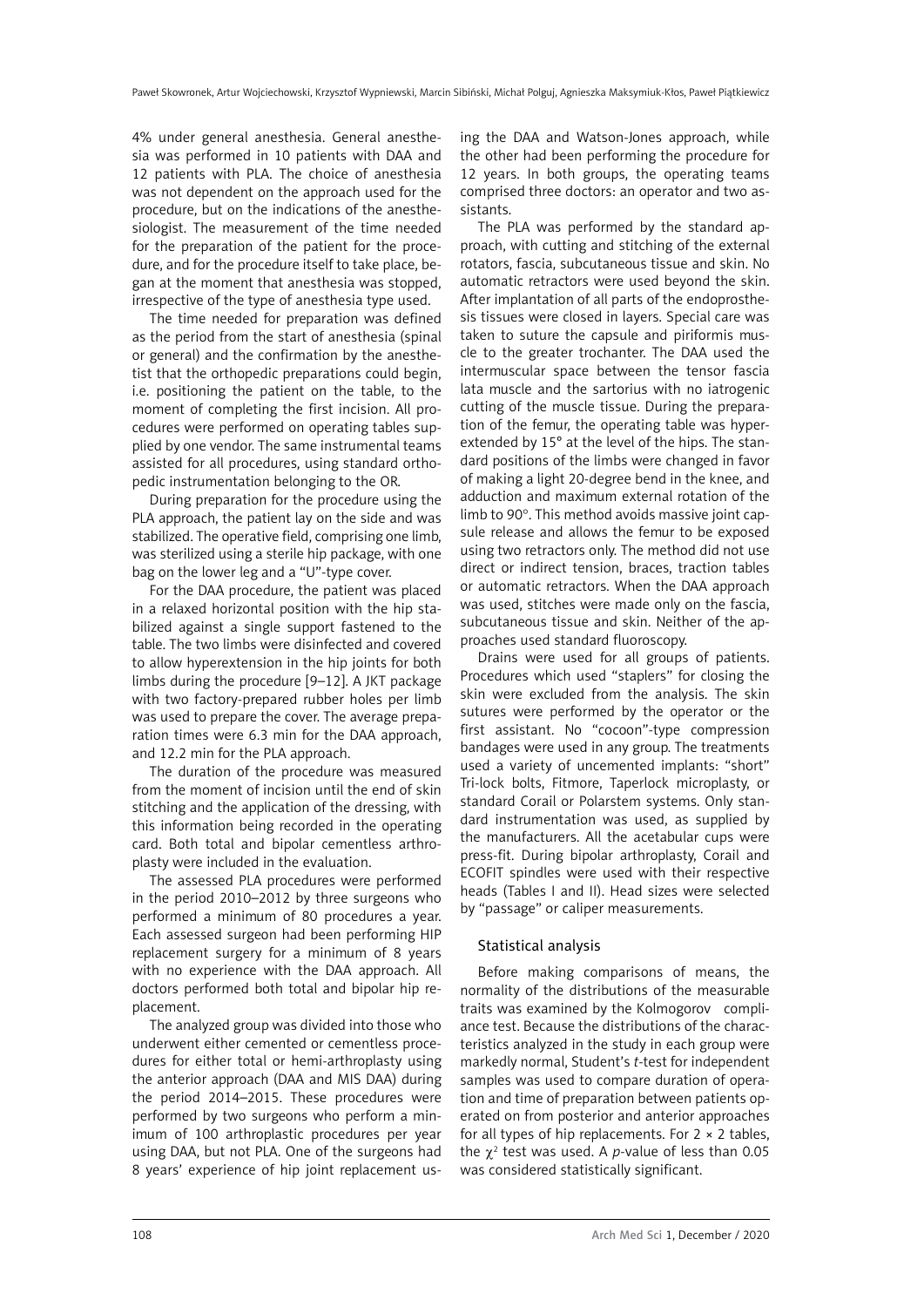## Results

In all treatment groups, shorter treatment and preparation times were observed for DAA: the mean preparation time was 6.3 min, with times ranging from three to 10 min. In contrast, the mean preparation time for the PLA was 12.2 min, ranging from 4 to 15 min (Table III).

Statistically significant differences were observed between the approaches used for cementless total arthroplasty with regard to the mean treatment times: 51.9 min for the 272 DAA cases, and 78.3 min for the 190 PLA cases (*p* < 0.0001). The mean time for the procedure was 16 min (34%) shorter when DAA was used than PLA. In this group, the mean time for the preparation and procedure together was 32 min less (36% of the total time) for DAA than PLA (Table III). For the cementless hemi-arthroscopic procedure, the mean treatment times were 53 min in 36 patients for DAA, and 61 min for 61 patients for PLA. This dif-

Table II. Types of implants used for hemi-arthroplasty

| <b>Stem</b> | <b>DAA</b> | <b>PLA</b> |
|-------------|------------|------------|
| Corail      | 34         | 42         |
| Ecofit      |            | 19         |

ference was not statistically significant (*p* < 0.57) (Table IV).

No significant differences were observed in terms of early deep infection rate  $(p = 0.12)$  or intraoperative femur fracture (*p* = 0.9) between DAA and PLA. None of the fractures required internal fixation. Postoperative dislocations were more common with PLA ( $p = 0.015$ ), and temporary meralgia paresthetica was only present with DAA  $(p = 0.0001)$  (Table V). All cases of meralgia and paresthetica resolved within a couple of weeks after total hip arthroplasty.

Table III. Time periods comparison between DAA and PLA in cementless total hip replacement

| Parameter            | Approach   | Number<br>of procedures | Average time<br>min(SD) | P-value  |
|----------------------|------------|-------------------------|-------------------------|----------|
| Preparation time     | <b>DAA</b> | 272                     | 6.3(1.9)                |          |
|                      | <b>PLA</b> | 190                     | 12.2(2.8)               | < 0.0001 |
| Surgery time         | <b>DAA</b> | 272                     | 51.9 (13.6)             |          |
|                      | <b>PLA</b> | 190                     | 78.3 (20)               | < 0.0001 |
| Total procedure time | DAA        | 272                     | 58.2 (13.7)             |          |
|                      | <b>PLA</b> | 190                     | 90.6(20.1)              | < 0.0001 |

*DAA – direct anterior approach, PLA – postero-lateral approach.*

Table IV. Time periods comparison between DAA and PLA in hemi-arthroplasty

| Parameter            | Approach | Number<br>of procedures | Average time<br>min (SD) | P-value    |
|----------------------|----------|-------------------------|--------------------------|------------|
| Preparation time     | DAA      | 36                      | 6.4(1.7)                 | < 0.000001 |
|                      | PLA      | 61                      | 13.3(3.2)                |            |
| Surgery time         | DAA      | 36                      | 46.9(14)                 |            |
|                      | PLA      | 61                      | 48.2(13.1)               | 0.57       |
| Total procedure time | DAA      | 36                      | 53.4(14.1)               |            |
|                      | PLA      | 61                      | 61.8(14.6)               | 0.006      |

*DAA – direct anterior approach, PLA – postero-lateral approach.*

#### Table V. Early complications of DAA and PLA

| Complication                   | DAA (total 308 patients) | PLA (total 251 patients) | P-value |
|--------------------------------|--------------------------|--------------------------|---------|
| Deep infection within 90 days  | 1(%)                     | 4(%)                     | 0.12    |
| Intraoperative femur fractures | 4(%)                     | 3(%)                     | 0.9     |
| Postoperative dislocations     | 2(%)                     | 9(%)                     | 0.015   |
| Meralgia paresthetica          | 19 (%)                   | 0(%)                     | 0.0001  |

*DAA – direct anterior approach, PLA – postero-lateral approach.*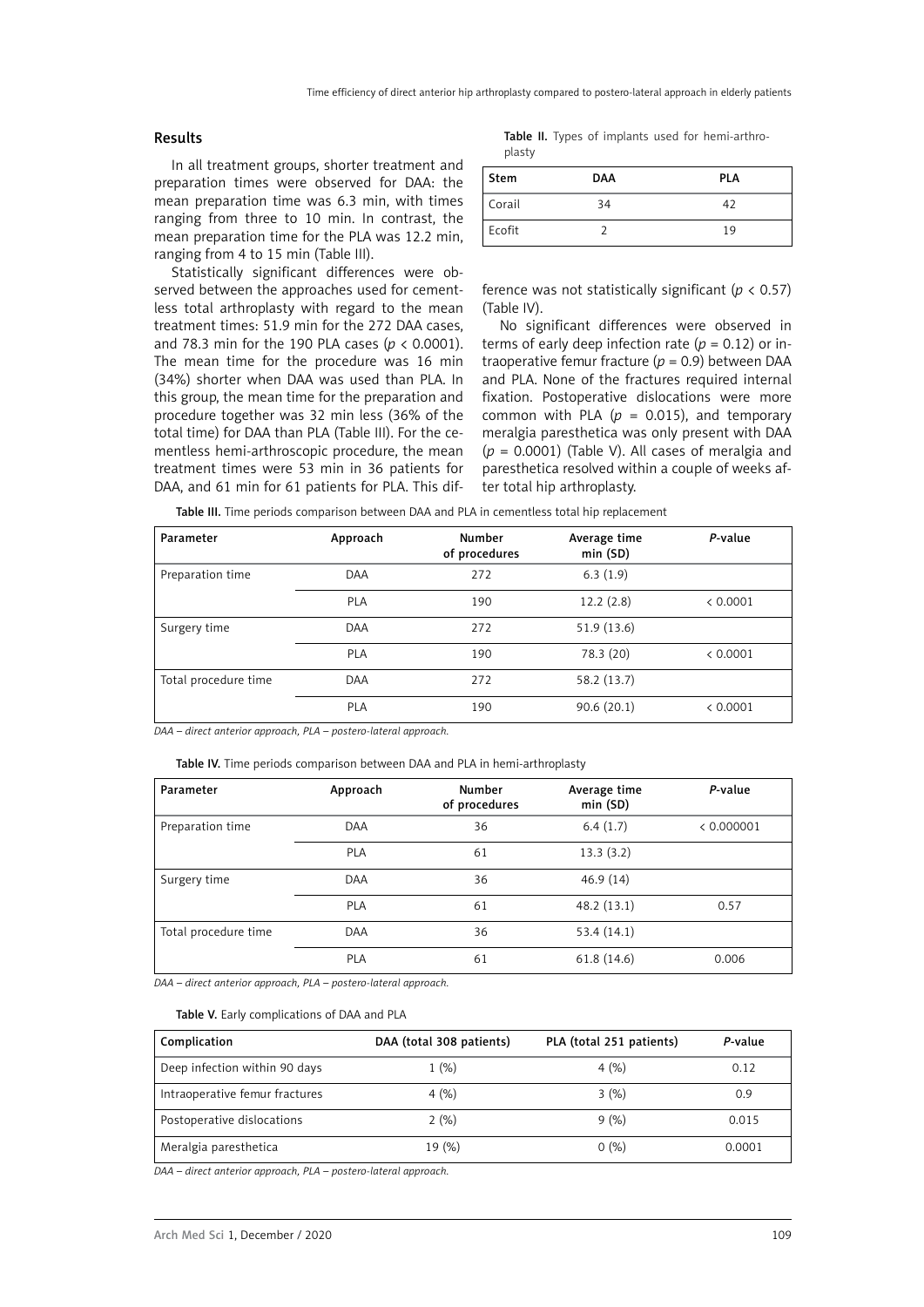#### Discussion

The success of hip replacement depends on many factors. In particular, in the elderly population, it is extremely important to reduce the risk of intra- and post-operative complications for any reason and reduce the time of hospitalization. In this group of patients, different factors may have a negative impact on the treatment course. The elderly are patients with numerous chronic diseases that affect the recovery time as well as a longer life prediction. Often, in the population of people over 65 years of age nutritional deficiencies (mainly deficiencies in building proteins, vitamins and micronutrients) are observed, which further prolongs the healing and regeneration of tissues. It has an impact on increasing the risk associated with the operation itself or the period of hospitalization.

Other factors with an impact on hip replacement are associated with the type of implant used and the preparation and care of the patient both before and after surgery. It primarily rests on the experience and skills of the surgical team, as noted by Matt, Taunton and Mason [1, 9]. Two of the factors determined by and dependent on the operating team are the choice of operational access and length of the procedure. These are important factors in the overall success of hip arthroplasty and are associated with tangible perioperative and postoperative benefits, with regard to both the medical and economic costs [9–12].

The 34% shortening of the duration of the procedure performed by DAA compared to PLA results in greater OR efficiency and allows a greater number of procedures to be performed. In addition, a shorter stay in the OR and shorter exposure of the wound further reduce the risk of infectious complications [3–5, 13]. Stocks and Self report that a reduction in procedure time is also associated with a reduced risk of contamination for the surgical instruments, the OR, the operative field and the surrounding tissue [3–5, 13–15].

Furthermore, the use of a minimally invasive approach reduces intraoperative and postoperative blood loss, as well as patient hypothermia, as noted by Pavone in a comparison of various types of operative procedure [16]. Improving the reproducibility and ergonomics of activities performed during surgery also helps reduce the risk of technical errors during joint arthroplasty by avoiding primary iatrogenic damage of the original soft tissue [1, 9, 16–19].

In addition, shortening the mean treatment time, in this case by more than 30%, results in significant reductions in the cost of the operating room and its staff, allowing additional surgery to be performed, or for the work of the operating team to be shortened.

Therefore, the presented comparison offers a compelling case for the use of DAA to shorten the operating time and reduce damage to soft tissue during surgery [1, 9, 10, 16–20]. Several authors have reported minimal risk of damage to the muscle using DAA, together with faster rehabilitation and shorter hospitalization time [18–20].

This is another factor which can reduce the risk of post-operative infection and reduce the overall costs of hip joint arthroplasty [2–5, 12, 21]. In our study the rate of infection was lower in DAA than PLA (1% DAA , 4% PLA), probably because of the shorter time of surgery and smaller surgery exposure area. General rates of infection in publications are between 0.3% and 2.8%, in different papers. The infection issue is more complicated than just the type of hip approach. In many cases it depends on wound healing, additional diseases (diabetes, Buerger's disease) and postoperative recovery time. The problem should be investigated further in a different study with follow-up more than 90 days and checking more details than just the approach in the control group.

Wenz *et al.* [16] report a shorter procedure time, reduced blood loss, shorter hospitalization and shorter rehabilitation time after release when using the minimally invasive approach. It is also associated with no greater risk following joint arthroplasty for standard operative procedures. Higgins and Barlow note a lower risk of hip joint prosthesis dislocation and a significantly shorter hospitalization period in patients treated using DAA compared to PLA [22]. Iwaki and Minoda also report a reduced risk of deep venous thrombosis when using DAA and when the patient is operated on in the horizontal position [23]. These advantages, combined with the significantly shorter operating procedure associated with using DAA, support the wider application of this approach in primary hip joint arthroplasty.

Short time of treatment, small wound surface, minimal soft tissue damage and reduced risk of dislocation can reduce (as Weber *et al.* reported) the risk of sexual dysfunction after total hip arthroplasty [24]. Undoubtedly, it improves the patient's quality of life.

There are also a lot of studies about femur fracture in total hip arthroplasty. Its incidence ranges from 0.1% to 4%. Most of them occur 7 to 8 years after the primary implant and 3 to 4 years after the revision of endoprosthesis implantation. The main risk factors are loosening of the stem of the endoprosthesis and osteoporosis. It is interesting that age, sex and obesity do not constitute significant risk factors [25].

In our groups we have only proximal, neck fracture – Table II – it is just the proximal part of the femur (rest of neck), without secondary sur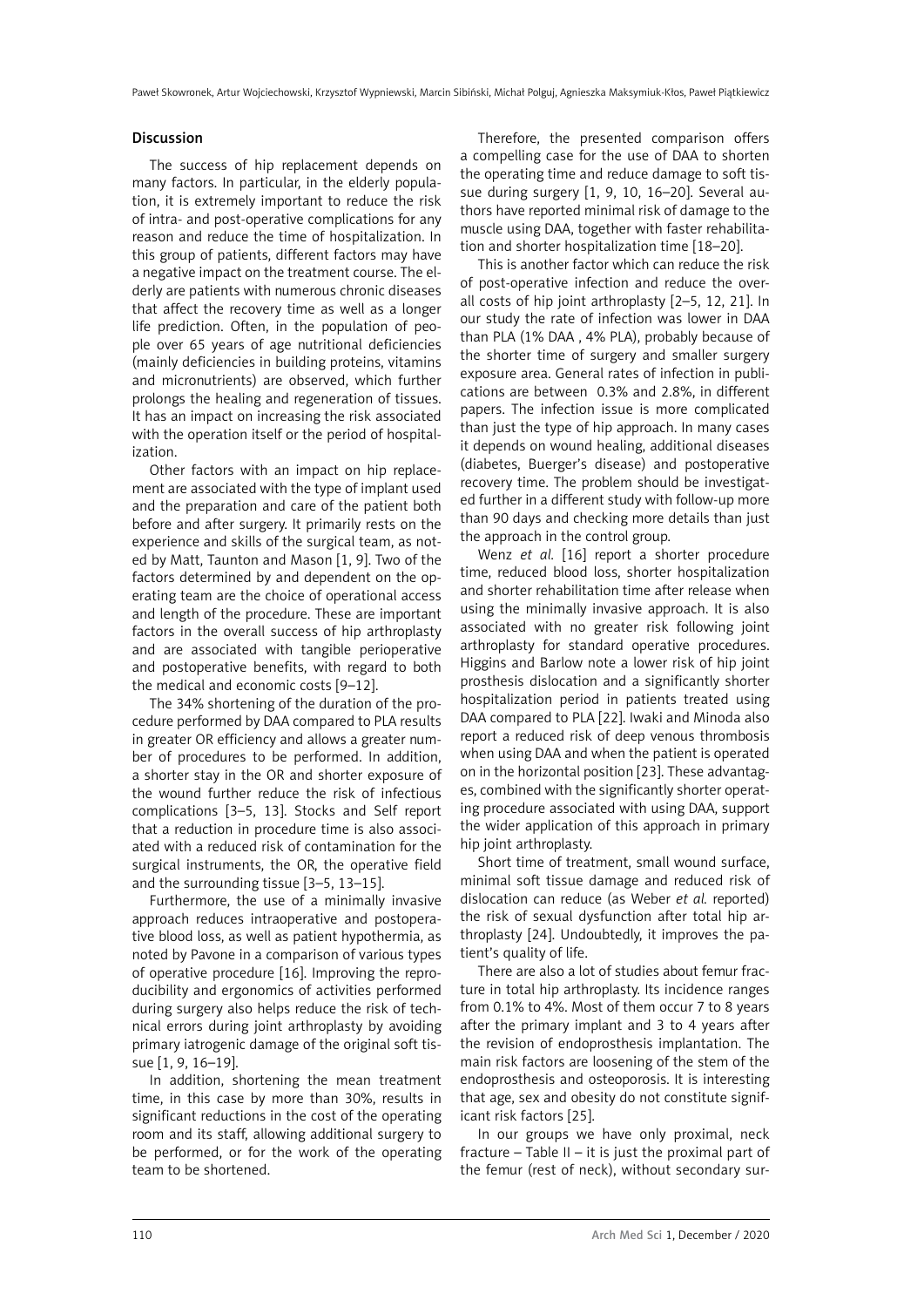gery obligatory. The stems were stable and the fractures were treated with non-operative techniques – 2 crutches for a long time – 3 months – without weight bearing. But the patients were excluded from the main compared groups DAA and PLA. Compared to general rates of femur fractures in both groups we were close to the lower limit of 1%.

In the end the dislocation rate comparing papers is absolutely the lowest in DAA, 0–1% – the dislocation rates by approach are 2–4.1% for the posterior approach, 3.4% for the modified Hardinge approach – lateral, and 0.64% for DAA in our group compared to 3.5% in PLA – our study [26, 27].

This study has some limitations. Firstly, this is a retrospective series of patients. Secondly, the procedure was performed by different surgeons; however, in everyday practice, doctors are trained to perform the procedure in one standard way and it was not possible to find a surgeon who would be equally skilled in both approaches. In addition, although the cohort of patients is heterogenous in terms of anesthesia, etiology, BMI and choice of implant, this is a consequence of the choice of retrospective analysis for the study with a consecutive series of patients. Furthermore, the two groups of patients receiving DAA or PLA were operated on in different time periods; however, this fact should not influence the results and objectivity of the study. Finally, although the experience of the surgeon will also influence the duration of the operation, it is worth noting that all surgeons who performed the procedures as part of the study have a great deal of experience in the field of arthroplasty.

In conclusion, minimally invasive DAA significantly shortens the time of the procedure in elderly patients compared to PLA. Further study is needed to better understand other aspects of those two approaches.

## Conflict of interest

The authors declare no conflict of interest.

#### References

- 1. Matta JM, Shahrdar C, Ferguson TA. Single-incision anterior approach for total hip arthroplasty on an orthopaedic table. Clin Orthop Rel Res 2005; 441: 115-24.
- 2. Kurtz SM, Roder C, Lau E, et al. International survey of primary and revision total hip replacement. Paper #365. 56th Annual Meeting of the Orthopaedic Research Society. New Orleans, March 6-9, 2010.
- 3. Gosden PE, MacGowan AP, Bannister GC. Importance of air quality and related factors in the prevention of infection in orthopaedic implant surgery. J Hosp Infect 1998; 39: 173-80.
- 4. Evans RP. Current concepts for clean air and total joint arthroplasty: laminar airflow and ultraviolet radiation:

a systematic review. Clin Orthop Relat Res 2011; 469: 945-53.

- 5. Chow TT, Yang XY. Ventilation performance in the operating theatre against airborne infection: numerical study on an ultra-clean system. J Hosp Infect 2005; 59: 138-47.
- 6. Higgins BT, [Barlow DR](http://www.ncbi.nlm.nih.gov/pubmed/?term=Barlow DR%5BAuthor%5D&cauthor=true&cauthor_uid=25453632), [Heagerty NE,](http://www.ncbi.nlm.nih.gov/pubmed/?term=Heagerty NE%5BAuthor%5D&cauthor=true&cauthor_uid=25453632) [Lin TJ](http://www.ncbi.nlm.nih.gov/pubmed/?term=Lin TJ%5BAuthor%5D&cauthor=true&cauthor_uid=25453632). Anterior vs. posterior approach for total hip arthroplasty, a systematic review and meta-analysis. [J Arthroplasty](http://www.ncbi.nlm.nih.gov/pubmed/25453632) 2015; 30: 419-34.
- 7. Bergin PF, Doppelt JD, Kephart CJ, et al. Comparison of minimally invasive direct anterior versus posterior total hip arthroplasty based on inflammation and muscle damage markers. J Bone Joint Surg Am 2011; 93: 1392-8.
- 8. Główny Urząd Statystyczny. "Population at age 60+. Demographic structure and health." Note prepared for the meeting of the Polish Sejm Commission for Senior Policy concerning. "Information of the Minister of Health on the impact of demographic change and aging society for the organization of the health system and the National Health Program " (19.02.2016).
- 9. https://stat.gov.pl/.../ludnosc\_w\_wieku\_60.\_struktura\_demograficzna\_i\_zdrowie.pdf
- 10. Taunton MJ, Mason JB, Odum SM, Springer BD. Direct anterior total hip arthroplasty yields more rapid voluntary cessation of all walking aids: a prospective, randomized clinical trial. J Arthroplasty 2014; 29 (9 suppl): 169-72.
- 11. Berend KR, Lombardi, AV, Seng B. Enhanced early outcomes with the anterior supine intermuscular approach in primary total hip arthroplasty. J Bone Joint Surg Am 2009; 91 Suppl 6: 107-20.
- 12. Matta JM, Shahrdar C, Ferguson T. Single-incision anterior approach for total hip arthroplasty on an orthopaedic table. Clin Orthop Rel Res 2005; 441: 115-24.
- 13. Christensen CP, Karthikeyan T, Jacobs CA. Greater prevalence of wound complications requiring reoperation with direct anterior approach total hip arthroplasty. J Arthroplasty 2014; 29: 1839-41.
- 14. Noble WC. Dispersal of bacteria from human skin. The International Symposium on Contamination Control. Proceedings of the International Symposium on Contamination Control, Copenhagen, Denmark 1976; 16-24.
- 15. Stocks GW, Self SD, Thompson B, et al. Predicting bacterial populations based on airborne particulates: a study performed in nonlaminar flow operating rooms during joint arthroplasty surgery. Am J Infect Control 2010; 38: 199-204.
- 16. Dancer SJ, Stewart M, Coulombe C, et al. Surgical site infections linked to contaminated surgical instruments. J Hosp Infect 2012; 81: 231-8.
- 17. Wenz J, Gurkan I, Jibodh S. Mini-incision total hip arthroplasty: a comparative assessment of perioperative outcomes. Orthop Magazine 2002; 25: 1031-43.
- 18. Sariali E, Leonard P, Mamoudy P. Dislocation after total hip arthroplasty using Heuter anterior approach. J Arthroplsty 2008; 23: 266-72.
- 19. Kennon RE, Keggi JM, Wetmore RS, et al. Total hip arthroplasty through a minimally invasive anterior surgical approach. J Bone Joint Surg Am 2003; 85-A Suppl 4: 39-48.
- 20. Post ZD, Orozco F, Diaz-Ledezma C, Hozack WJ, Ong A. Direct anterior approach for total hip arthroplasty: indications, technique, and results. J Am Acad Orthop Surg 2014; 22: 595-603.
- 21. Baerga-Varela L, Malanga GA. Rehabilitation after minimally invasive surgery. Minimally Invasive Total Joint Arthroplasty. Springer 2004; 2-5.